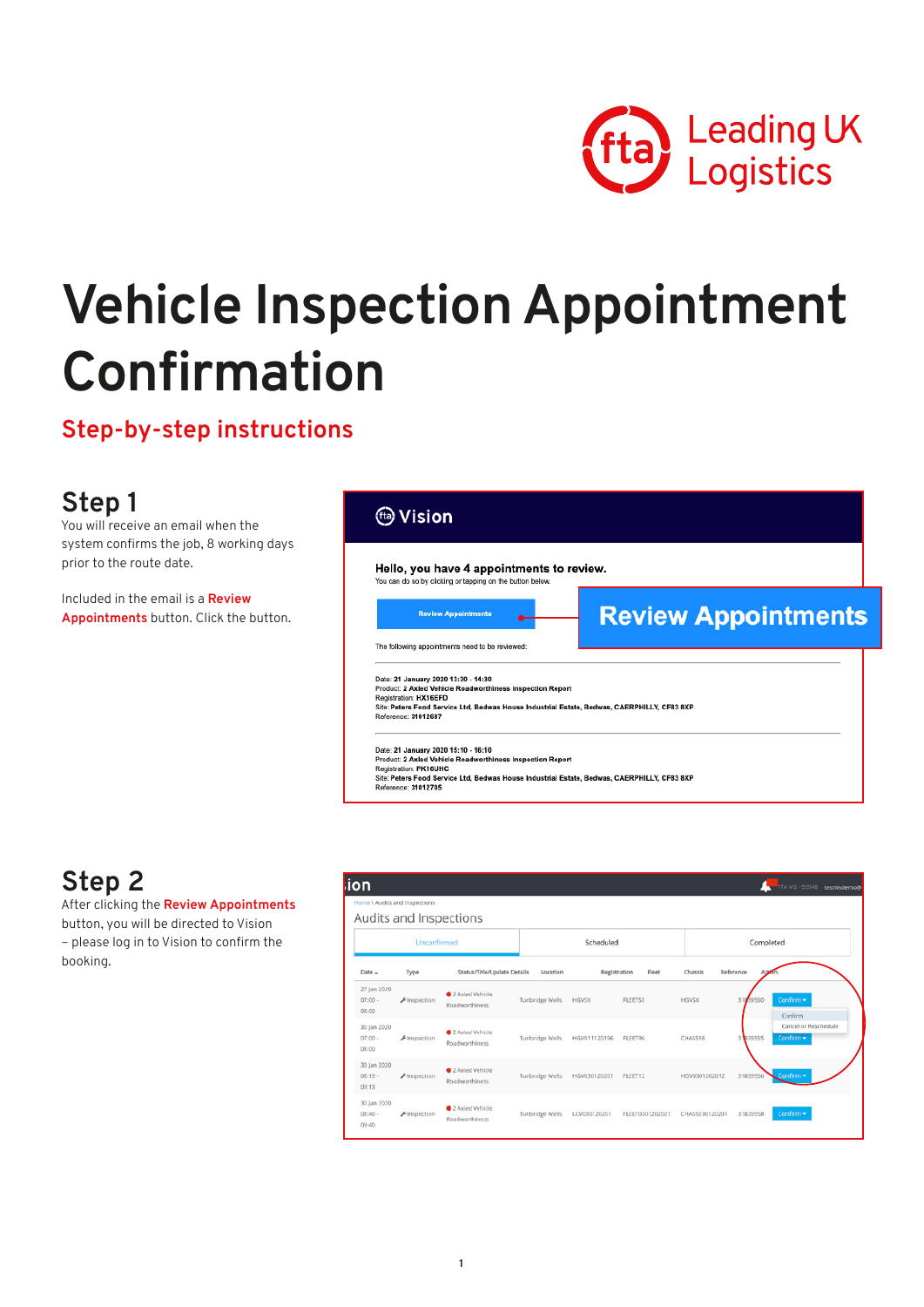# **Step 3**

There will be a **Cancel or Reschedule** button that you can click should you need to cancel or reschedule an appointment. You will be required to update a few fields which will then be automatically emailed to FTA's scheduling inbox.

| Home \ Audits and Inspections     | Audits and Insp                  | $\times$<br>Cancel or Reschedule Appointment                                                                                                                                                                                                                                                                                    |           |               |
|-----------------------------------|----------------------------------|---------------------------------------------------------------------------------------------------------------------------------------------------------------------------------------------------------------------------------------------------------------------------------------------------------------------------------|-----------|---------------|
|                                   | Unconfil                         | Warning If you are within 2 working days of the appointment time full cost will be charged. Please<br>check your inspection type requirements and ensure that by cancelling this appointment, your<br>compliance schedule is not compromised. If you still wish to cancel this appointment please fill in the<br>details below. | Completed |               |
| $Date -$                          | Type                             | Reason for change                                                                                                                                                                                                                                                                                                               |           | <b>Action</b> |
| 27 Jan 2020<br>$07:00 -$<br>08:00 | $\blacktriangleright$ Inspection |                                                                                                                                                                                                                                                                                                                                 | 839560    | Conf          |
| 30 Jan 2020<br>$07:00 -$<br>08:00 | $F$ Inspection                   | Would you like to reschedule this appointment?<br><b>O</b> Yes<br>ONO<br>Please select a prefered date. You will be contacted shortly to confirm availability or discuss alternative                                                                                                                                            | 1839555   | Conf          |
| 30 Jan 2020<br>08:13.<br>09:13    | $F$ Inspection                   | appointments:<br>m<br>27-01-2020<br>Phone number:                                                                                                                                                                                                                                                                               | 1839556   | Confi         |
| 30 Jan 2020<br>08:40.<br>09:40    | $F$ Inspection                   | Confirm                                                                                                                                                                                                                                                                                                                         | 1839558   | Conf          |

#### **Step 4**

Once you have confirmed an appointment, a flag will be put on the job which will be reportable.



## **Step 5**

A report will be made available through an SSRS Report to show – job ID, customer ID, scheduled date, days since confirmation, status on customer confirmation.

|                   | SQL Server Reporting Services                                                               |                                    |                             |                                   |                   |                               |                 |                                        | Ø.<br>Ψ                                            | о<br><b>Rob Freeman</b>    |
|-------------------|---------------------------------------------------------------------------------------------|------------------------------------|-----------------------------|-----------------------------------|-------------------|-------------------------------|-----------------|----------------------------------------|----------------------------------------------------|----------------------------|
| * Favorites       | <b>E</b> Browse                                                                             |                                    |                             |                                   |                   |                               |                 |                                        |                                                    |                            |
|                   | Home > Development > FLS Customer Confirmation Status                                       |                                    |                             |                                   |                   |                               |                 |                                        |                                                    |                            |
|                   | Scheduled Date From 1/20/2020                                                               | m                                  | Scheduled Date To 1/20/2020 |                                   | m                 | Contractivo<br><b>IR NULL</b> |                 |                                        | FLSStatus Cancelled,Confirmed,Rescheduled [M]      | View Re                    |
|                   |                                                                                             |                                    |                             |                                   | <b>STATE SHOW</b> |                               |                 |                                        |                                                    |                            |
| $\lvert d \rvert$ | $\circ$<br>$\geq$<br>$\triangleright$<br>68.1<br>l s                                        | ⊛<br>100%                          | 回し<br>٠                     | a                                 |                   | Find   Next                   |                 |                                        |                                                    |                            |
|                   | <b>FLS Customer Confirmation Status</b><br>Scheduled Date between 20-01-2020 and 20-01-2020 |                                    |                             |                                   |                   |                               |                 |                                        |                                                    |                            |
|                   | <b>Agreement Name</b>                                                                       | <b>Contract No</b>                 | Scheduled<br>Date           | Pastcode                          | <b>Engineer</b>   | ROM                           | Product<br>Code | Customer<br><b>Confirmation Status</b> | <b>Customer Confirmation</b><br><b>Undate Date</b> | Days Since<br>Confirmation |
|                   | 17562310 FTA VIS                                                                            | MAP Tacho Trial                    | 20/01/2020                  | TN4 9UZ                           |                   |                               |                 | Confirmed                              | 20/01/2020                                         |                            |
|                   | 17528500 Freight Transport Association FLS EMail Test                                       | <b>FLSEMail</b>                    | 20/01/2020                  | TN4 GPT                           | Liza Fox          | <b>Pallet MSCE MIRTE</b>      |                 | Rescheduled                            | 20/01/2020                                         |                            |
|                   | 17545200 Freight Transport Association FLS EMail Test                                       | <b>FLSCMAIL</b>                    | 20/01/2020                  | TN4 SPT                           |                   |                               |                 | Cancelled                              | 20/01/2020                                         | $\mathbf{1}$               |
|                   | 17545238 Freight Transport Association FLS EMail Test                                       | <b>RS/Mail</b>                     | 20/01/2020                  | <b>TN4 9PT</b>                    |                   |                               |                 | Rescheduled                            | 20/01/2020                                         |                            |
|                   | 17545138 Freight Transport Association FLS EMail Test                                       | <b>FLSCMell</b>                    | 20/01/2020                  | TN4 9PT                           |                   |                               |                 | Confirmed                              | 20/01/2020                                         | ٠                          |
|                   | 17545186 Freight Transport Association FLS EMail Test                                       | <b>FISFAGE</b>                     | 20/01/2020                  | TN4 9PT                           | Beverly Hogan     | <b>Pallett MSCE MIRTE</b>     |                 | Confermed                              | 20/01/2020                                         | ×                          |
|                   | 17562300 FTA VIS                                                                            | MAP Tacho Trial                    | 20/01/2020                  | TN4 9UZ                           |                   |                               |                 | Rescheduled                            | 20/01/2020                                         | $\overline{a}$             |
|                   | 17528479 Freight Transport Association FLS EMail Test                                       | <b>RSIMall</b>                     | 20/01/2020                  | TNI OPT                           | Shauna Riddle     | <b>Pallet MSCE MIRTE</b>      |                 | Conferned                              | <b>20/01/2020</b>                                  |                            |
| Job ID            | 17545251 Freight Transport Association FLS EMail Test                                       | <b>FESTMANY</b>                    | 20/01/2020                  | TN4 5PT                           |                   |                               |                 | Conferent                              | 20/01/2020                                         |                            |
|                   | 17545217 Freight Transport Association FLS EMail Test<br>17562333 FTA VIS                   | <b>FISEMAIL</b><br>MAP Tacho Trial | 20/01/2020<br>20/01/2020    | <b>TN4 9PT</b><br><b>TN4 9L12</b> | Liza Fox          | <b>Pallet MSCE MIRTE</b>      | one             | Rescheduled<br>Confermed               | 20/01/2020<br>20/01/2020                           |                            |

#### **Step 6**

If an inspection does not get confirmed 7 days before the inspection date, then a member of the FTA team will phone you to confirm the appointment.